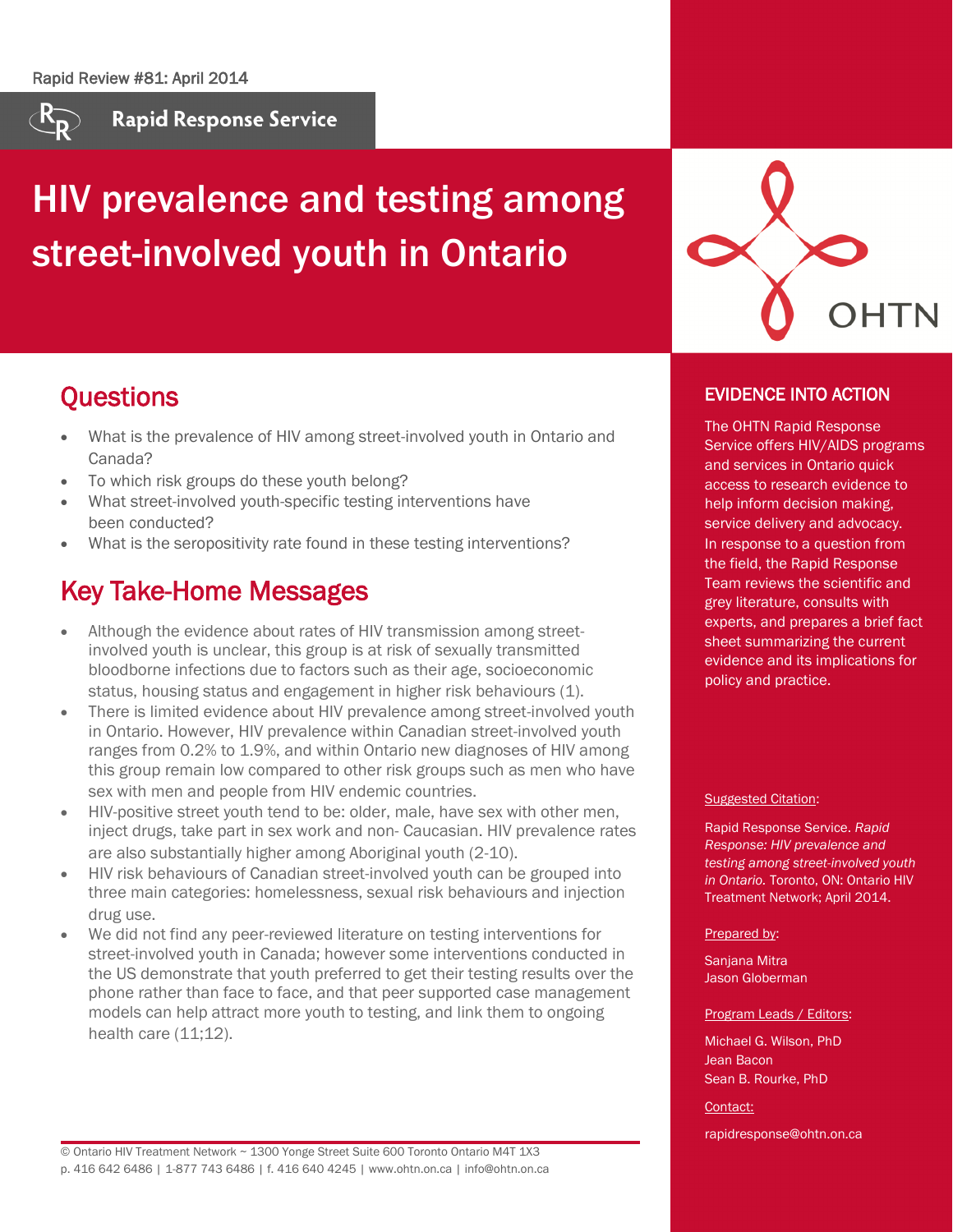### **References**

- 1. Hwang SW. Homelessness and health. Canadian Medical Association Journal 2001;164(2).
- 2. Boivin JF, Roy E, Haley N, Galbaud du FG. The health of street youth: A Canadian perspective. Canadian Journal of Public Healt 2005 November;96(6):432-7.
- 3. Duncan KC, Reading C, Borwein AM, Murray MC, Palmer A, Michelow W et al. HIV incidence and prevalence among Aboriginal peoples in Canada. AIDS & Behavior 2011 January;15(1):214-27.
- 4. Klar SA, Fang L, Beaudoin C, Friedman D, Gratrix J, Haase D et al. 'Neither a borrower nor a lender be': High frequency in sharing and use of unclean injecting equipment among Canadian street-involved youth 1999-2006. Conference: Canadian Journal of Infectious Diseases and Medical Microbiology 1920.
- 5. Linton A, Singh M, Turbow D, Legg J. Street youth in Toronto, Canada: An investigation of demographic predictors of HIV status among youth who access preventive health and social services. Journal of HIV/ AIDS & Social Services 2009;8:375 -96.
- 6. Marshall BDL, Kerr T, Livingstone C, Li K, Montaner JSG, Wood E. High prevalence of HIV infection among homeless and streetinvolved Aboriginal youth in a Canadian setting. Harm Reduction Journal 2008;5(35).
- 7. Mehrabadi A, Craib KJ, Patterson K, Adam W, Moniruzzaman A, Ward-Burkitt B et al. The Cedar Project: A comparison of HIV-related vulnerabilities amongst young Aboriginal women surviving drug use and sex work in two Canadian cities. International Journal of Drug Policy 1919;(2):159-68.
- 8. Public Health Agency of Canada. Sexually Transmitted Infections in Canadian Street Youth - Findings from Enhanced Surveillance of Canadian Street Youth, 1999- 2003. 2006.
- 9. Roy E, Haley N, Leclerc P, Lemire N, Boivin JF, Frappier JY et al. Prevalence of HIV infection and risk behaviours among Montreal street youth. International Journal of STD and AIDS 2000;11(4):241-7.

# The Issue and Why It's Important

Street-involved youth are between the ages of 15 and 29 who have experienced unstable housing or homelessness (2), and are living or working on the streets of urban centres (13). In Canada, there are an estimated 150,000 street-involved youth (5).

Being homeless and living on the street has important health implications for both youth and adults. Individuals who are homeless have higher levels of morbidity and mortality (1) and more difficulty accessing regular health care. They often seek care in hospital emergency departments, which is costly to provide and increases the burden on the health care system (1).

Among street-involved youth, factors that increase their risk of health problems include: unsafe sexual practices, recreational drug use, inadequate diet, unstable housing, exposure to violence and low levels of social support (2). Street-involved youth may also be at greater risk of sexually transmitted and blood-borne infections because of their age, socioeconomic status, housing status and engagement in higher risk behaviours (4). The prevalence and incidence rates of sexually transmitted and blood-borne infections, specifically chlamydia and gonorrhea, are 10 to 12 times higher in street-involved youth than in non-street involved youth of the same age (14).

Since the Public Health Agency of Canada began its reporting, 27% of all HIVpositive test results were attributed to people between the ages of 15 and 29 (13). The agency also concludes that street involved youth, youth who inject drugs, and youth who have sex with men are particularly at risk for HIV infection (13). For Ontario, the Ontario Community HIV and AIDS Reporting Tool (OCHART) (15), a collaborative project of the AIDS Bureau, Ontario Ministry of Health and Long-Term Care, and the Public Health Agency of Canada, Ontario Regional Office, reported that youth under 19 accounted for 2% of all new HIV diagnoses between 2010 and 2012, the lowest it has been in almost a decade. This was considerably low compared to men who have sex with men and people from high HIV endemic countries who respectively accounted for 55% and 19% of new diagnoses between this period.

Although rates of HIV infection in youth are not high (compared to other age groups), street-involved youth – particularly men having sex with men and youth who inject drugs -- may be at higher risk than other youth and would benefit from effective prevention and testing interventions.

# What We Found

### What is the prevalence of HIV among street-involved youth in Canada?

Several studies aimed to determine HIV prevalence among street-involved youth in major urban centres in Canada. Although overall HIV prevalence among streetinvolved youth is generally low, ranging from 0.22% to 1.9%, prevalence is much greater among certain groups of street-involved youth.

In 2006, the Public Health Agency of Canada published a report titled *Sexually Transmitted Infections in Canadian Street Youth* (8). Findings were based on data collected in the *Enhanced Surveillance of Canadian Street Youth* (E-SYS), a multicentre sentinel surveillance system that used behavioral surveys and biological samples to monitor rates of sexually transmitted infections and behaviours among Canadian street youth (8). Between 1999 (phase II) and 2003 (phase IV), E-SYS recruited 4,728 street-involved youth between the ages of 15 and 24 (8). Over the surveillance period, HIV prevalence did not change significantly (8): about 0.8% of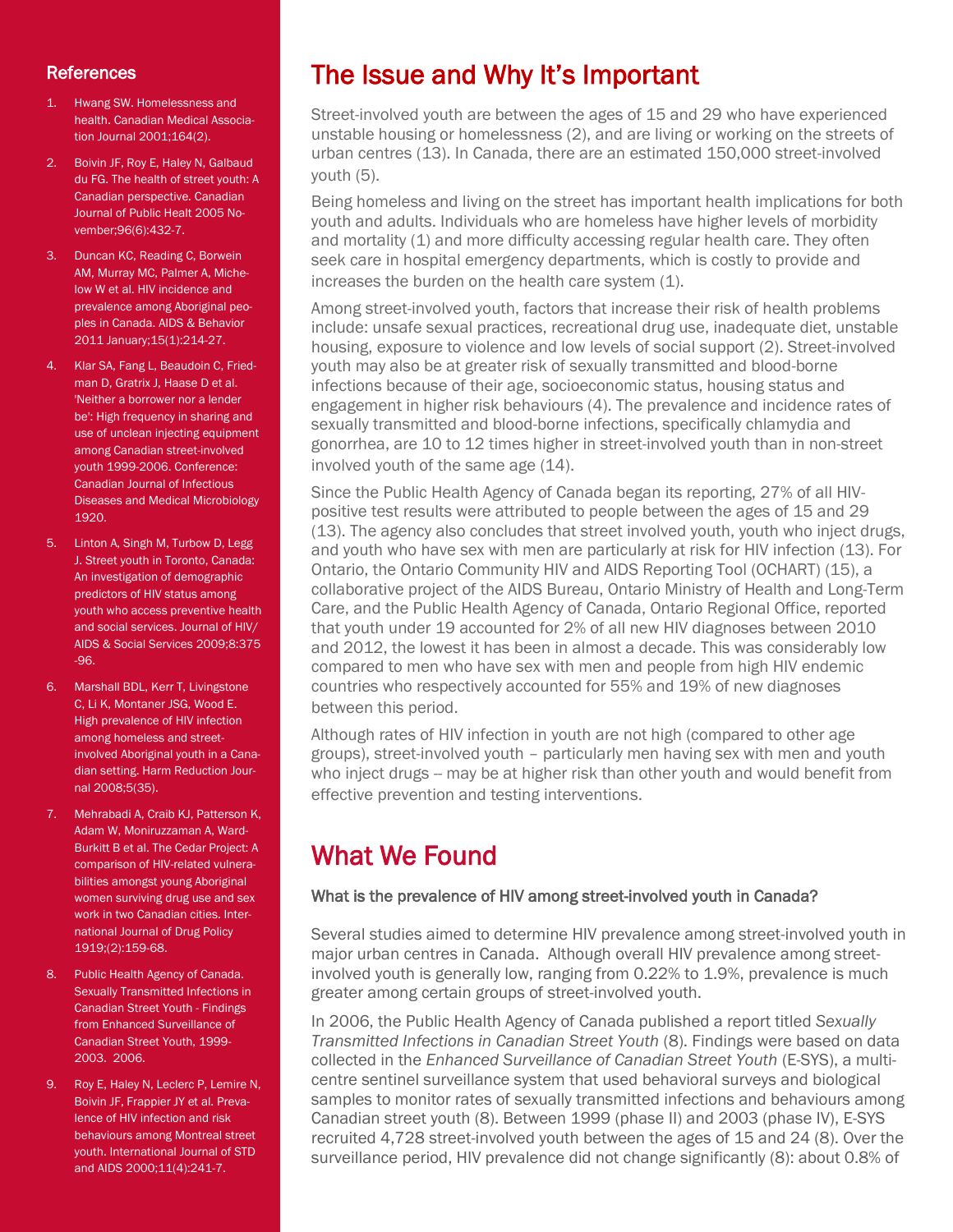4,697 youth tested HIV-positive, while 0.3% tested positive for hepatitis C (HCV) and HIV co-infection (4;16). Further analyses showed that among E-SYS participants, HIV infection rates were higher among youth ages aged 20 to 24 (2.3%) than youth ages 15 to 19, at (0.3%) (8).

A paper published in 2000 (9) aimed to estimate the HIV prevalence among a cross-sectional cohort of street-involved youth in Montreal. The prevalence of HIV among the 909 youth recruited was 1.9% (9): 1.1% among girls and 2.2% among boys (9). Multivariate regression analysis showed that being over the age of 20, injecting drugs, engaging in sex work and being born outside of Canada were all independently associated with HIV-infection (9). Another Montrealbased study, a prospective cohort published in 2003, (17) found HIV prevalence of 1.4% among 1,013 youth. From 1995 to 2000, the main predictors of seroconversion were injection drug use and engagement in survival sex 16(17).

A 2009 study of 138 street youth in Toronto (5) found that a higher proportion of the 16 youth who were HIV-positive were older street youth (8.6% of the 26 to 30 year olds) compared to those who were younger (4.4% of the 18 to 25 year olds). A higher proportion of males (10.2%) than females (1.4%) were HIV positive (5). Moreover, a higher proportion of Aboriginals (5.7%) and youth who identified as Black (4.3%) reported being HIV-positive compared to those who were Caucasian (3.0%) (5).

Aboriginal youth in Canada experience disproportionately higher rates of HIV prevalence. A Canadian review paper (3) found that Aboriginal street youth were more likely than non-Aboriginal youth to have higher HIV prevalence rates. In the *Cedar Project,* a cross-sectional and community-based study conducted between 2003 and 2005 (18) among young Aboriginal people in British Colombia, HIV prevalence was much higher in young women (13.1%) than in young men (4%). In that study, 70% of young women reported having experienced forced sex compared to 29% of young men (18). HIV prevalence was significantly higher among the 277 youth who lived in Vancouver (17%) than among the 235 youth who lived in in Prince George (7%)and, HIV prevalence was significantly higher among those in Vancouver (17%) compared to Prince George ( 7%) (10). In a study of 529 street youth in Vancouver, 15 (3%) reported being HIV-positive; of those, seven (47%) were Aboriginal youth (6).

Given the dearth of data, it is difficult to establish HIV prevalence among streetinvolved youth in Ontario. It is not possible to make estimates based on studies conducted in other provinces as the contexts, HIV epidemics and risk factors may vary.

#### What are risk factors among street-involved youth?

A number of studies characterized HIV risk behaviours among Canadian streetinvolved youth, grouping them into three major categories: homelessness, sexual behaviours and injection drug use. It is important to bear in mind that these risk behaviours cannot be examined in isolation of one another. The street youth at greatest risk are those who are engaged in high risk activities, such as unprotected sex and injection drug use. However, those risk activities are often driven by larger social and structural factors, such as homelessness and early trauma/sexual abuse.

#### Homelessness

Homelessness is a major barrier that affects street-involved youth, influencing behaviours and health outcomes through various pathways. In a review paper by Marshall et al (19), homelessness itself was identified as a key structural factor that influenced risk: a lack of stable and safe housing was found to be linked to

- 10. Spittal PM, Craib KJ, Teegee M, Baylis C, Christian WM, Moniruzzaman AK et al. The Cedar Project: Prevalence and correlates of HIV infection among young Aboriginal people who use drugs in two Canadian cities. Int J Circumpolar Health 2007 June;66(3):226-40.
- 11. Tenner AD, Trevithick LA, Wagner V, Burch R. Seattle YouthCare's prevention, intervention, and education program: A model of care for HIV-positive, homeless, and at-risk youth. Journal of Adolescent Health 1998;23(2 Suppl):96-106.
- 12. Tsu RC, Burm ML, Gilhooly JA, Sells CW. Telephone vs. face-to-face notification of HIV results in highrisk youth. Journal of Adolescent Health 30(3):154-60, 2002 March.
- 13. Public Health Agency of Canada. HIV/AIDS Epi Update: HIV/AIDS Among Youth in Canada. Ottawa, Ontario; 2010.
- 14. Public Health Agency of Canada. Street Youth in Canada - Findings from Enhanced Surveillance of Canadian Street Youth, 1999- 2003. 2006.
- 15. AIDS Bureau, Ontario Ministry of Health and Long-Term Care, and Public Health Agency of Canada, Ontario and Nunavut Regional Office. Ontario Community and HIV AIDS Reporting Tool (OCHART). The View from the Front Lines, 2013: Annual summary & analysis of data provided by community-based HIV/ AIDS services in Ontario. Toronto, ON; 2013.
- 16. Atwood CV, Fang L, Demers A, Gratrix J, Rossi M, Taylor D et al. Co -infection with sexually transmitted infections among Canadian streetinvolved youth 2001-2006. Sexually Transmitted Infections Conference: 2011.
- 17. Roy E, Haley N, Leclerc P, Cedras L, Weber AE, Claessens C et al. HIV incidence among street youth in Montreal, Canada. AIDS 2003 May 2;17(7):1071-85.
- 18. Mehrabadi A, Paterson K, Pearce M, Patel S, Craib KJ, Moniruzzaman A et al. Gender differences in HIV and Hepatitis C related vulnerabilities among Aboriginal young people who use street drugs in two Canadian cities. Women & Health 2008;48(3):235-60.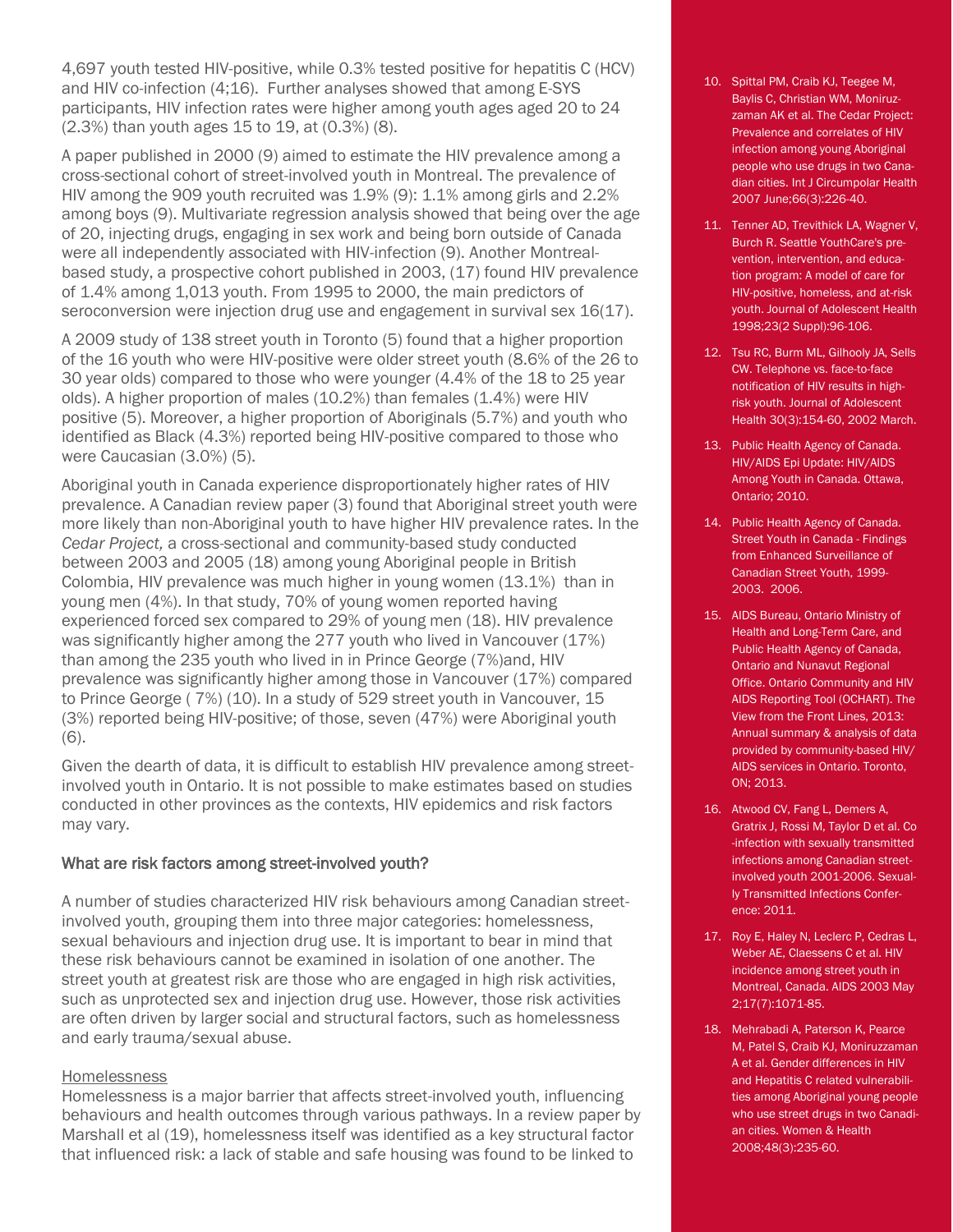- 19. Marshall BD. The contextual determinants of sexually transmissible infections among street-involved youth in North America. Culture, Health & Sexuality 2008 November;10(8):787-99.
- 20. Roy E, Robert M, Vaillancourt E, Boivin JF, Vandermeerschen J, Martin I. Residential trajectory and HIV high-risk behaviors among Montreal street youth - a reciprocal relationship. Journal of Urban Health 2011 August;88(4):767-78.
- 21. Marshall BD, Kerr T, Shoveller JA, Patterson TL, Buxton JA, Wood E. Homelessness and unstable housing associated with an increased risk of HIV and STI transmission among street-involved youth. Health & Place 2009 September;15(3):753-60.
- 22. Marshall BD, Kerr T, Shoveller JA, Montaner JS, Wood E. Structural factors associated with an increased risk of HIV and sexually transmitted infection transmission among street-involved youth. BMC Public Health 2009;9(7).
- 23. Weber AE, Boivin JF, Blais L, Haley N, Roy E. HIV risk profile and prostitution among female street youths. Journal of Urban Health 2002 December;79(4):525-35.
- 24. Haley N, Roy E, Leclerc P, Boudreau JF, Boivin JF. HIV risk profile of male street youth involved in survival sex. Sexually Transmitted Infections 2004;80(6):526-30.
- 25. Marshall BD, Kerr T, Qi J, Montaner JS, Wood E. Public injecting and HIV risk behaviour among streetinvolved youth. Drug & Alcohol Dependence 2010 August 1;110 (3):254-8.
- 26. Ober AJ, Martino SC, Ewing B, Tucker JS. If you provide the test, they will take it: Factors associated with HIV/STI Testing in a representative sample of homeless youth in Los Angeles. AIDS Education & Prevention 2012 August;24(2):350-62.
- 27. Gwadz MV, Cleland CM, Quiles R, Nish D, Welch J, Michaels LS et al. CDC HIV testing guidelines and the rapid and conventional testing practices of homeless youth. AIDS Education & Prevention 2010 August;22(4):312-27.

poverty, marginalization, HIV vulnerability and, ultimately, HIV infection (19). In a Montreal-based study (20) with 419 street youth, those who experienced unstable housing were more likely to exchange sex, inject drugs, use alcohol and drugs frequently and have multiple sexual partners. The *At Risk Youth Study*  cohort of homeless youth in Vancouver had similar findings: homelessness was inversely associated with condom use and positively associated with greater numbers of sexual partners (21;22).

#### Sexual behaviours

Sexual risk behaviours that are prevalence among street youth, such as inconsistent condom use, higher numbers of sexual partners and engagement in sex work or survival sex, can increase risk of HIV infection (23). In a Montrealbased study (24) of 542 male street-involved youth ages 14 to 23, 28% reported involvement in survival sex. Another Montreal-based study (23) of 330 street youth found that: girls involved in sex work were twice as likely to report binge drinking and five times more likely to report binge drug consumption (23); and girls who had a history of injection drug use were four times more likely to report involvement in sex work (23).

#### Injection drug use

Injection drug use is highly prevalent among Canadian street-involved youth: 21% of participants in the E-SYS reported injection drug use (4). Those who reported injection drug use and inconsistent use of clean equipment were significantly more likely to be female and older (4). In a Vancouver study, 29%of street-involved youth reported injecting drugs in the past six months (25). Those who injected in public ( $n= 124$ ) were more likely to be homeless, engage in unprotected sexual intercourse, deal drugs, smoke crack, inject heroin and share syringes; they were also less likely to use injection sites (25).

### Other risks

Other HIV risk factors among street-involved youth include personal factors such as sexual orientation, social factors such as one's support network (22), and structural factors such barriers to accessing health care services, a lack of polices to support informal employment and the illegal activities in which street youth engage (19;22).

#### Are street youth accessing testing? What interventions have been used to increase testing among street-involved youth?

We did not find any peer-reviewed studies on testing interventions with streetinvolved youth in Canada, but there were a few studies that had been conducted in the US. Based on those studies, street-involved youth are tested in a variety of locations including outreach locations, such as shelters and community-based organizations, and conventional medical clinics. Testing rates among youth vary considerably. In a study of 305 homeless sexually active youth in Los Angeles (26), 85% reported having been tested. Those who had been tested in the last three months were more likely to identify as gay, inject drugs and experience depressive symptoms, their testing patterns were unrelated to sexual risk behaviour (26).

In a New York study, where 217 homeless youth participated in structured interviews, (27) researchers found that, compared to youth who were linked to services, youth who were chronically homeless were less likely to have had a HIV test, had fewer HIV tests over their lifetime, were less likely to have had an HIV test in the past year, and planned to get tested for HIV less frequently in the future.

We found only one testing intervention study targeting street-involved youth that also reported on HIV seropositivity rates. A Portland, Oregon-based study (12), which aimed to increase the number of at-risk and homeless youth who